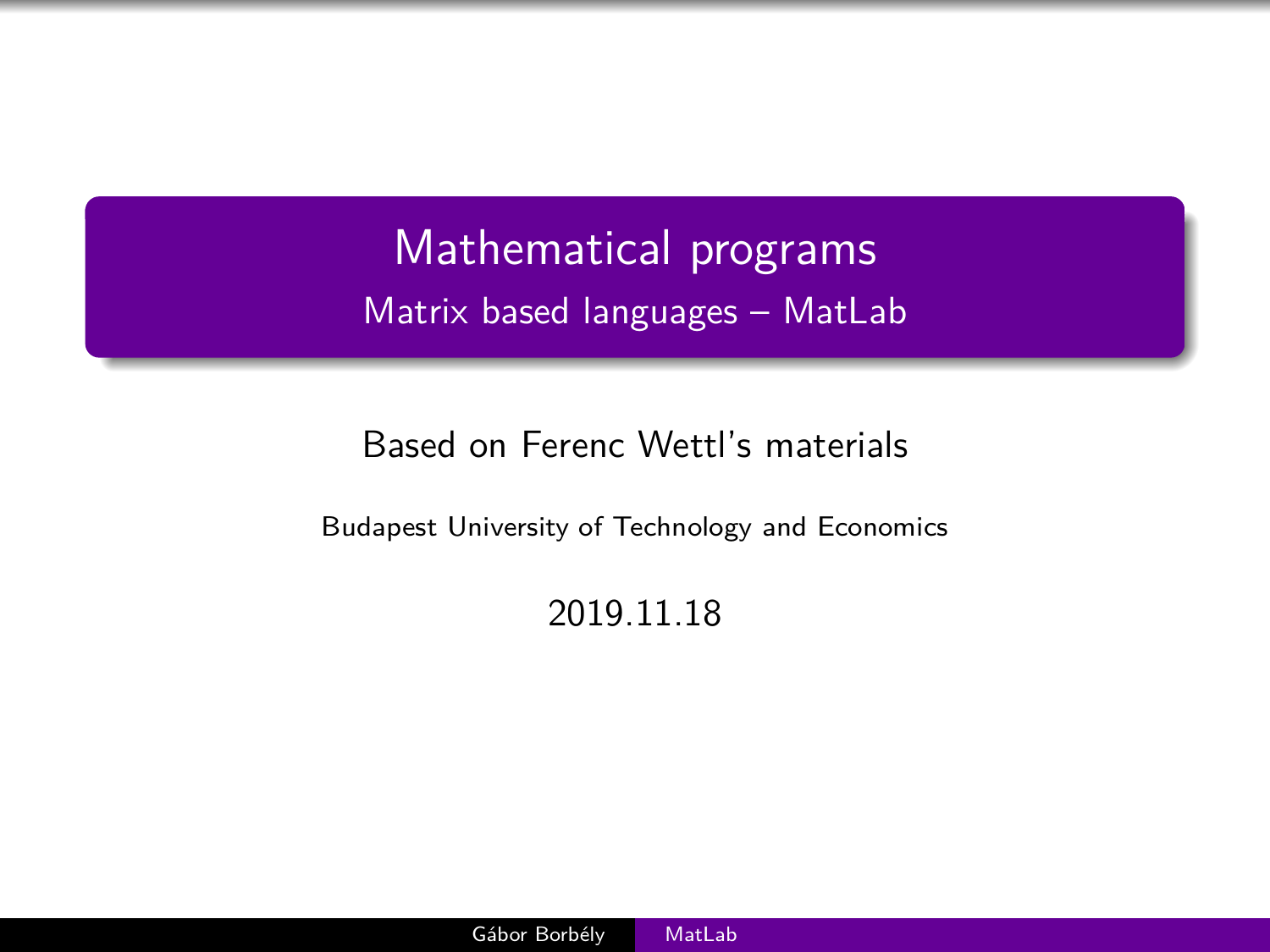# Matrix based languages

- $\mathsf{MATLAB}^{\circledR}$  (matrix laboratory The Language of Technical Computing)
	- commercial program
	- millions of users
	- numerical calculations, signal and picture analysis, communication, control, finance,. . .
	- <http://www.mathworks.com>
- **o** free clones:
	- octave: [GNU GPL,](https://www.gnu.org/software/octave/license.html) [www.gnu.org/software/octave/](http://www.gnu.org/software/octave/)
	- settle Scilab: [CeCILL license \(GPL compatible\),](http://www.scilab.org/scilab/license) [www.scilab.org](http://www.scilab.org) (main developer: [INRIA,](http://www.inria.fr/en/) France)
	- $\clubsuit$  FreeMat: GPL, [freemat.sourceforge.net/](http://freemat.sourceforge.net/)
- **•** Similar software:
	- · julia: MIT licensed, (high-performance dynamic programming language for technical computing), [julialang.org/](http://julialang.org/)
	- $\bullet$   $\mathbb{R}$ : GPL, statistics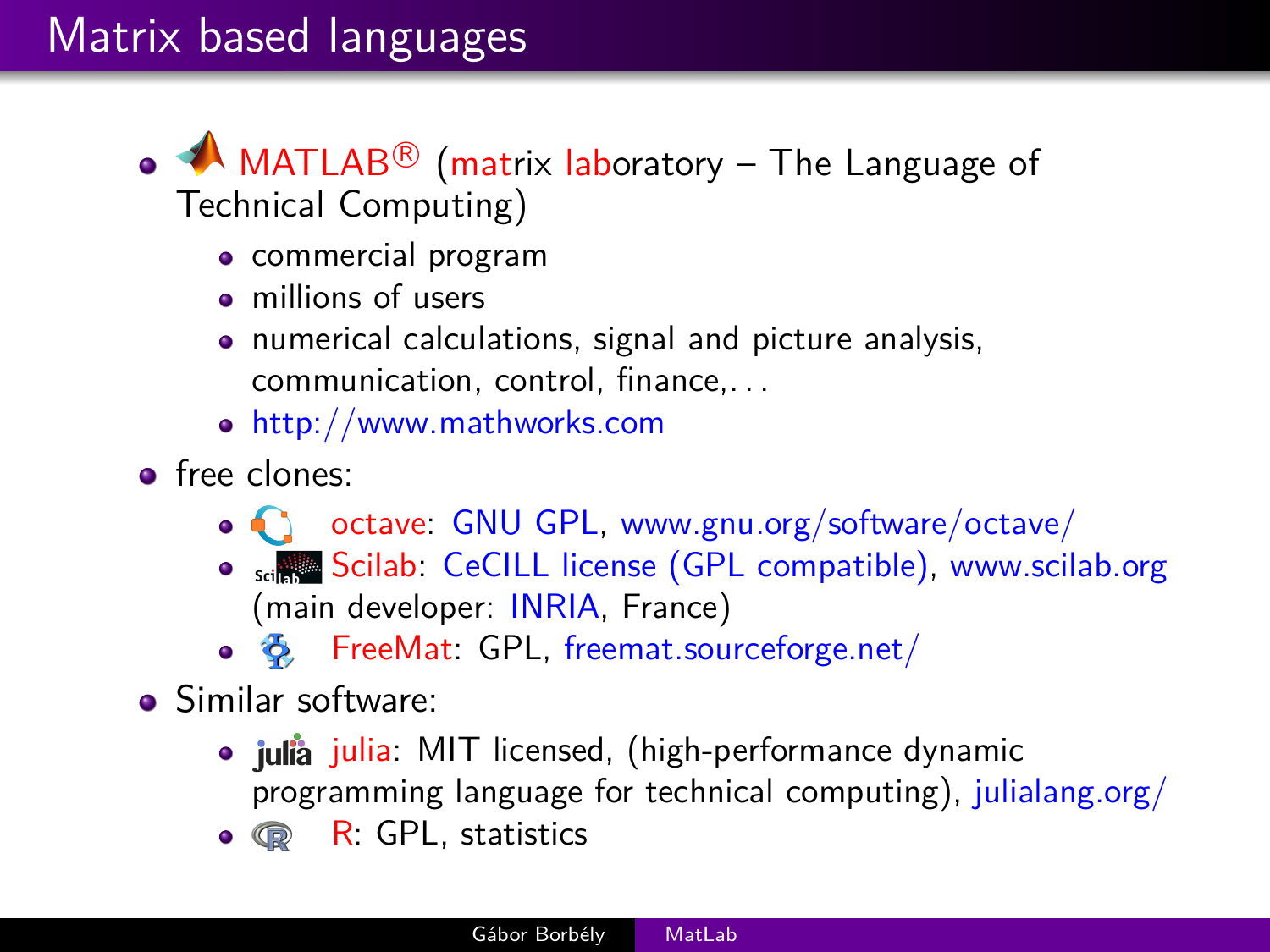# **Calculation**

```
o real and imaginary numbers
\bullet >> 1 + 1
  ans = 2
  >> 2^23
  ans = 8388608
  >> 2^{\sim} -3ans = 0.12500
  > 2^{\sim}123ans = 1.0634 e +37
  \gg (1 + 2i) / (3 - 1i)
  ans = 0.10000 + 0.70000 i
  \gg (1 - 1i)<sup>\degree8</sup>
  ans = 16
```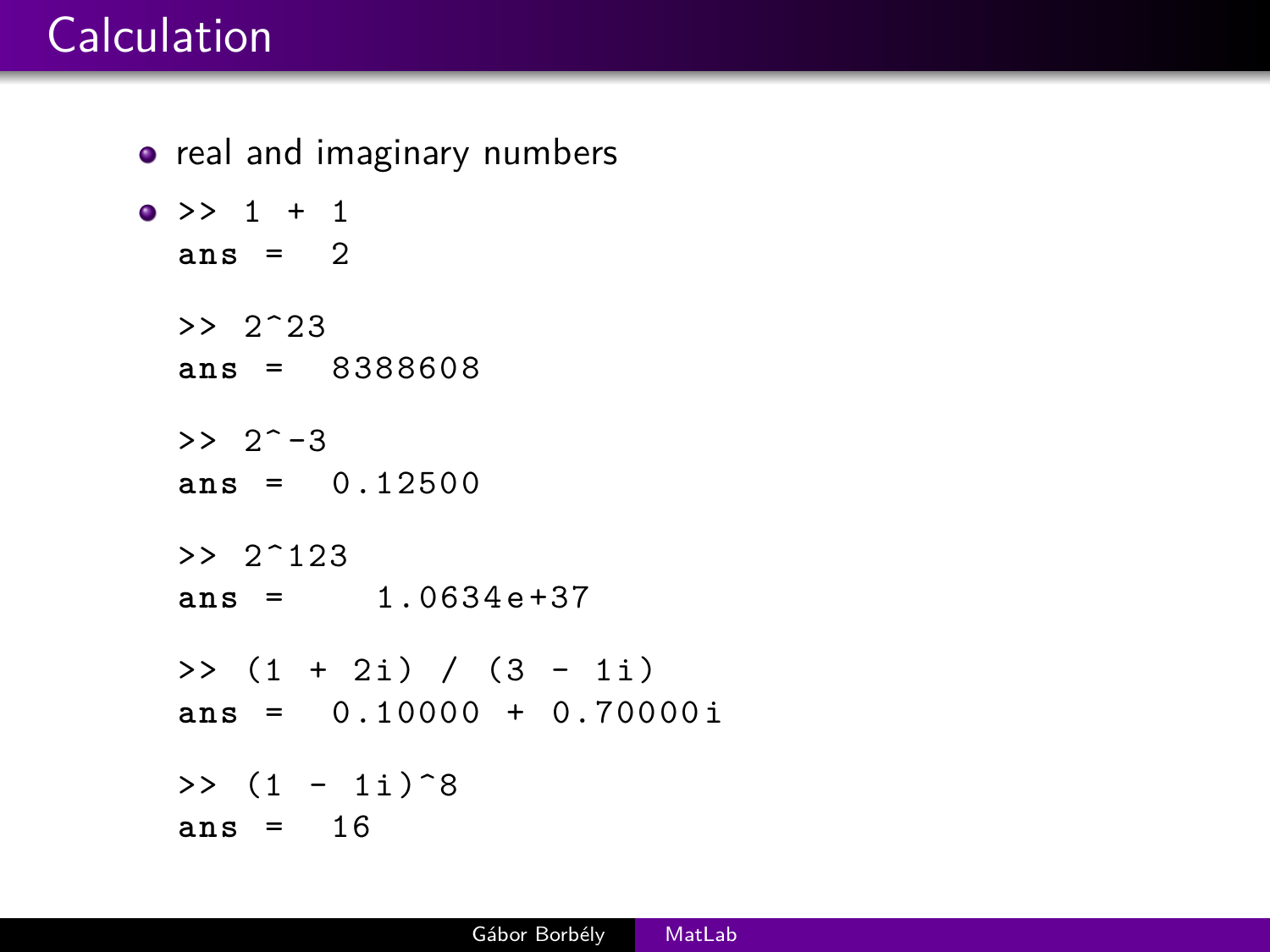## Calculation with matrices

```
• real and imaginary matrices
\bullet >> [1 1; 3 3] + [1 2; 2 3] * [3 1: 2 1] \hat{} -1
  ans =
    -2.00000 6.00000
    -1.00000 10.00000
  >> [1 \ 1; \ 3 \ 3] + [1 \ 2; \ 2 \ 3] + [2 \ 1; \ 1 \ 1] ^-1
  ans =
     3.3307 e -16 4.0000 e +00
     2.0000 e +00 7.0000 e +00
  >> [1; 2]
  ans =
     1
     2
  >> ans '
  ans =
     1 2
```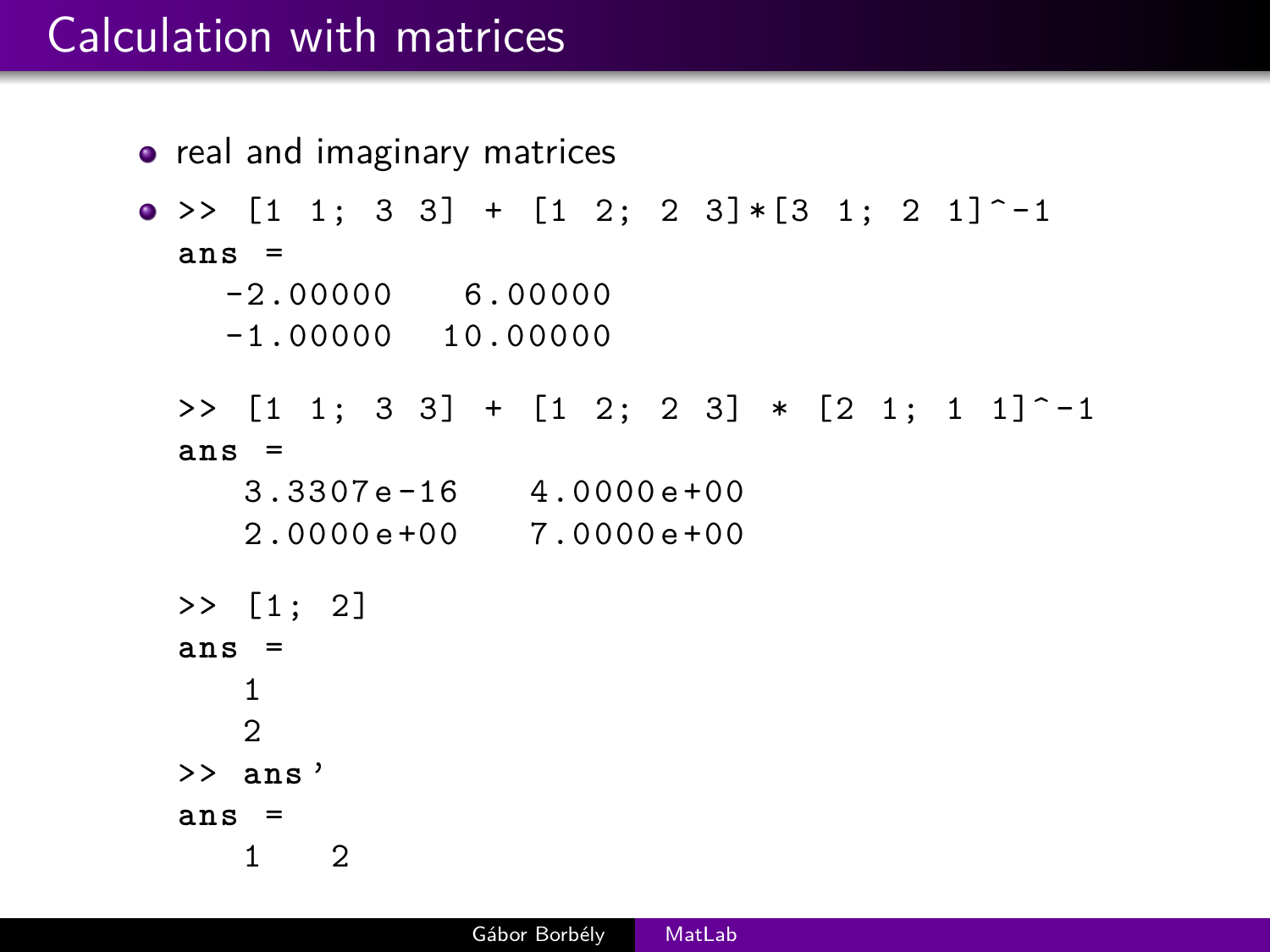```
>> zeros (2 , 3)
 ans =
    0 0 0
    0 0 0
 > ones (1, 4)ans =
    1 1 1 1
 >> eye (3)
 ans =
 Diagonal Matrix
    1 0 0
    0 1 0
    0 0 1
 >> diag ([2 3 1])
 ans =
 Diagonal Matrix
    2 0 0
    0 3 0
    0 0 1
```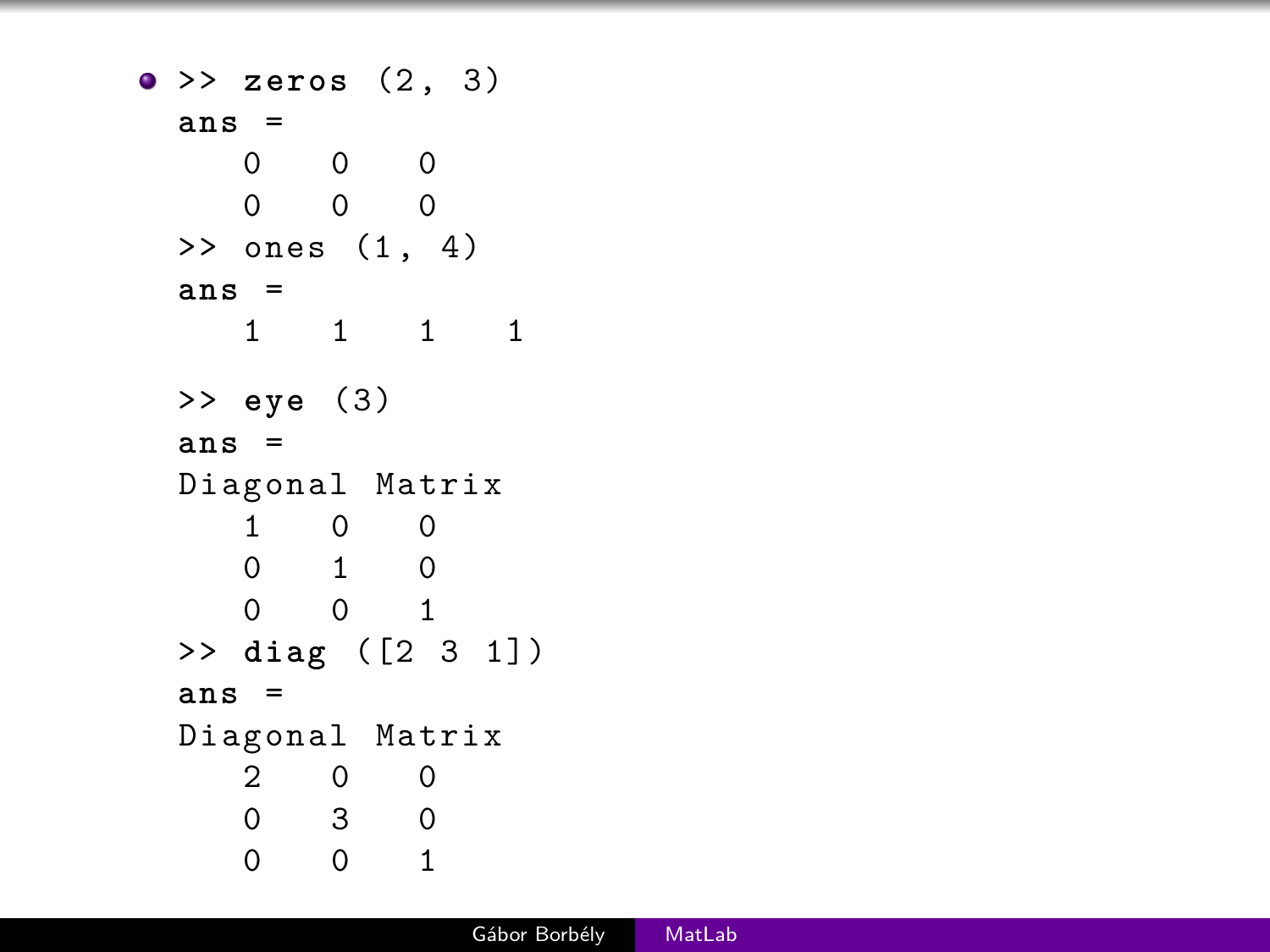## Matrix division and inverse

- $A/B = C$  meaning:  $A = CB$
- **•**  $A \ B = C$  meaning:  $B = AC$
- Az  $Ax = b$  two ways to solve a system of equations:  $(1)$  **x** = **A**\**b**, (2) if the matrix is invertible  $A^{-1}b$
- Solve the followin system of equations!

 $x - 3y = 15$  $4x + 2y = 18$  $\bullet$  >> [1 -3; 4 2] \ [15; 18] **ans** = 6 -3  $\Rightarrow$  [1 -3; 4 2]<sup> $\sim$ </sup>-1  $\ast$  [15; 18] **ans** =

> 6 -3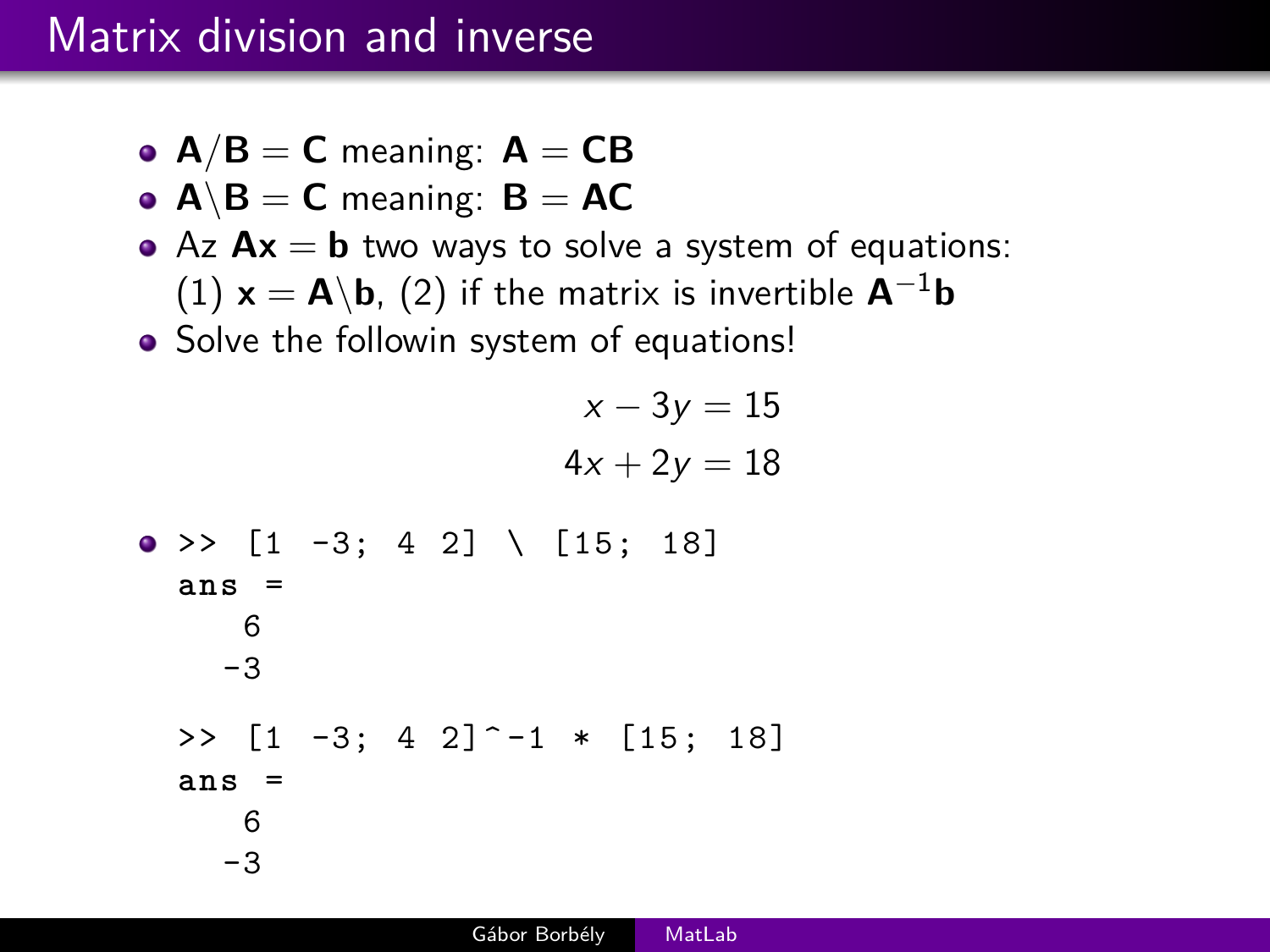- Matrix division is possible even if the matrix is not invertible (the theory of this will be covered later).
- Using this method we can always get the solution in the rowspace. Let us solve the following:

$$
x + y + 2z = 2
$$

$$
2x + 2y + 3z = 4
$$

```
\rightarrow [1 1 2; 2 2 3] \ [4; 8]
ans =
   2.0000 e +00
   2.0000 e +00
   7.1054 e -15
>> rref ([1 1 2; 2 2 3])
ans =
   1 1 0
   0 0 1
```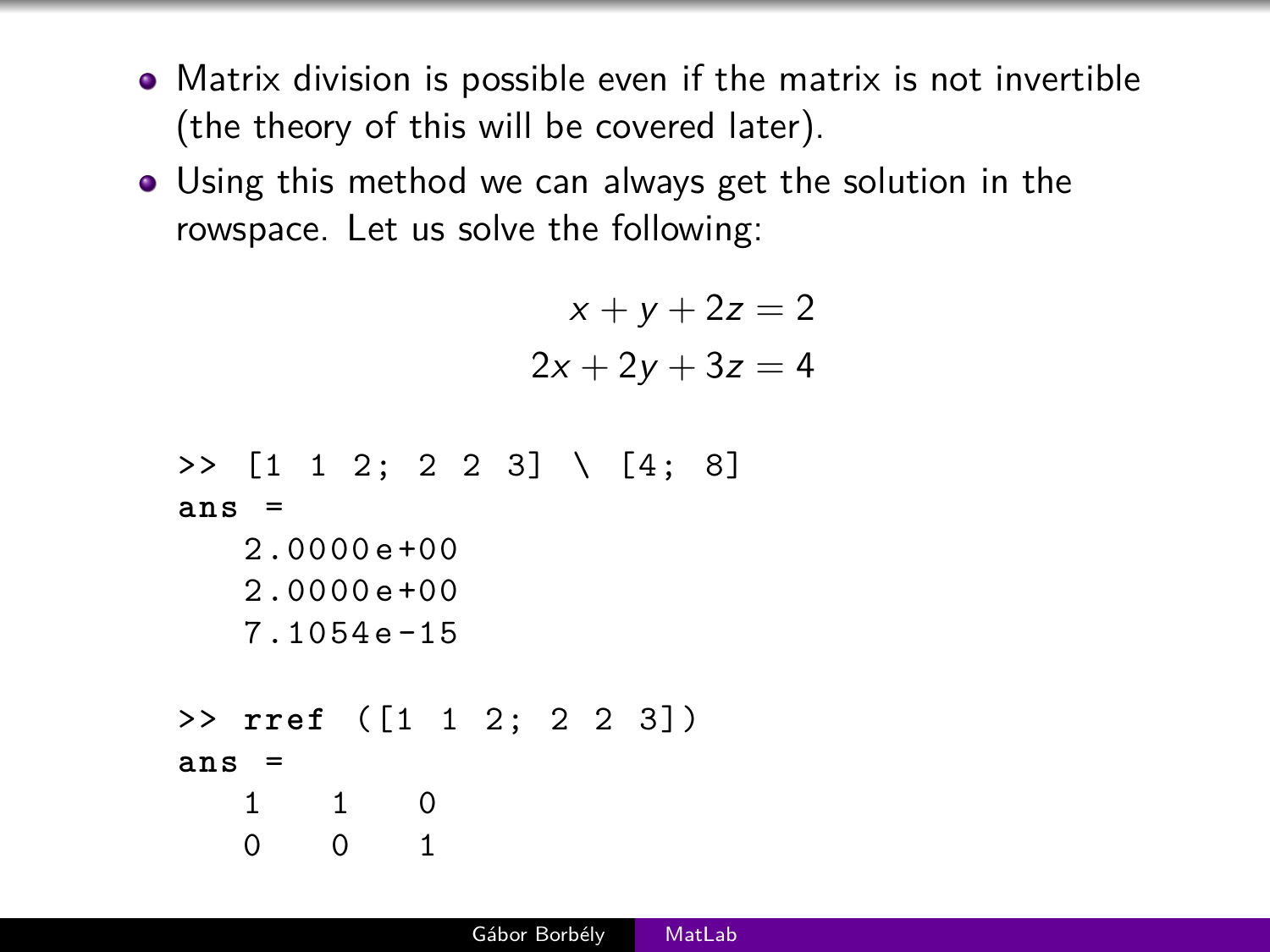#### Integers

- Most calculations use double precision floating point numbers. Integers are only used for data.
- $\bullet$  integer b biten, vagy unsigned integer: int8, uint8, int16, uint16, int32, uint32, int64, uint64.

```
\bullet >> 10 * rand (2, 3)
  ans =
```

| 8.390913 | 0.500552 | 6.421794 |
|----------|----------|----------|
| 9.608188 | 1.873848 | 0.028212 |

```
>> int8 (ans)
ans =
```

```
8 1 6
```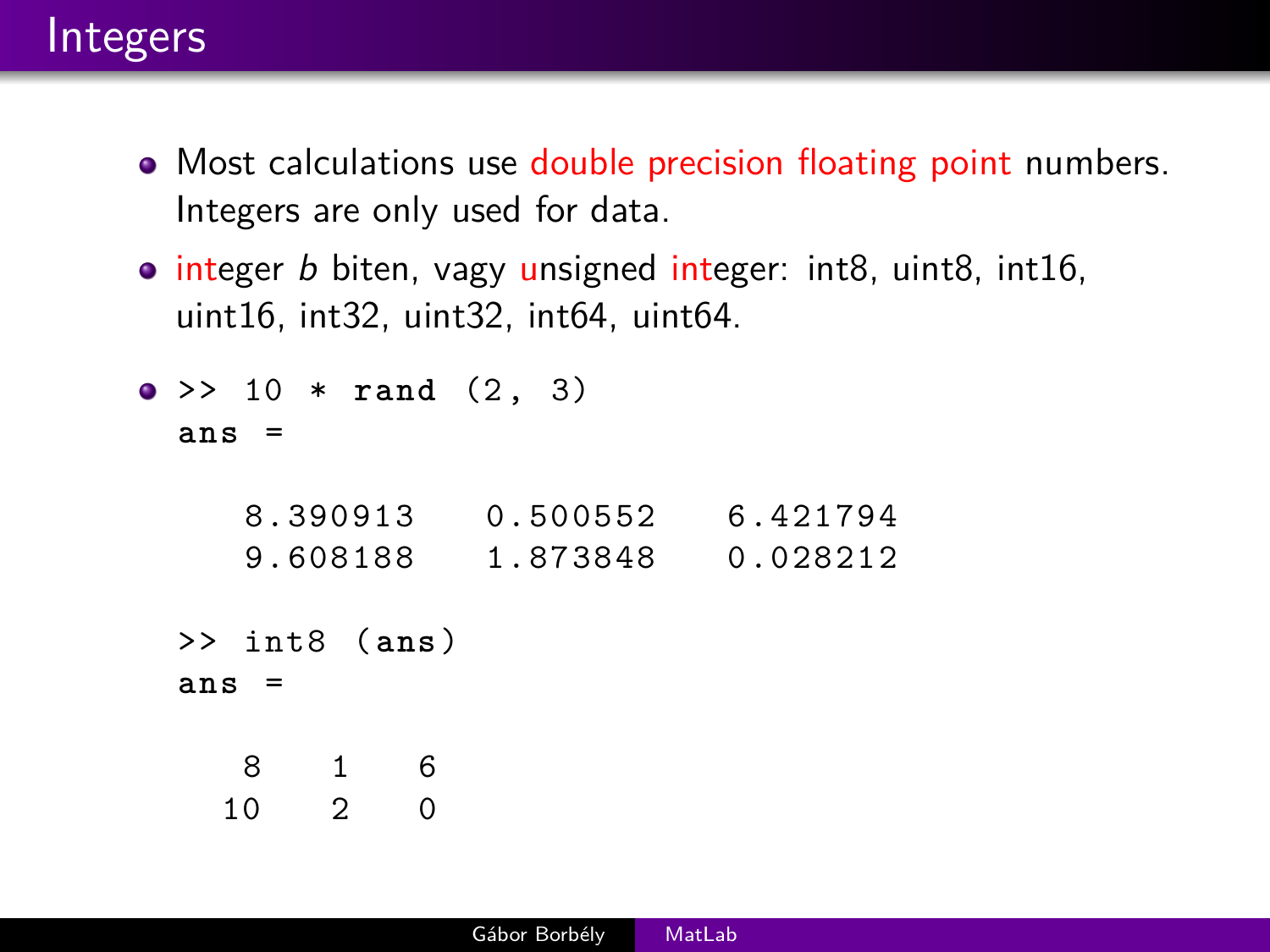#### Ranges

- beginning:step:end  $\bullet$  >> 1:4 **ans** = 1 2 3 4 >> 4:1  $ans = [] (1x0)$  $>> 9:-3:1$ **ans** = 9 6 3 >> 1.1:.237:2.1 **ans** =
	- 1.1000 1.3370 1.5740 1.8110 2.0480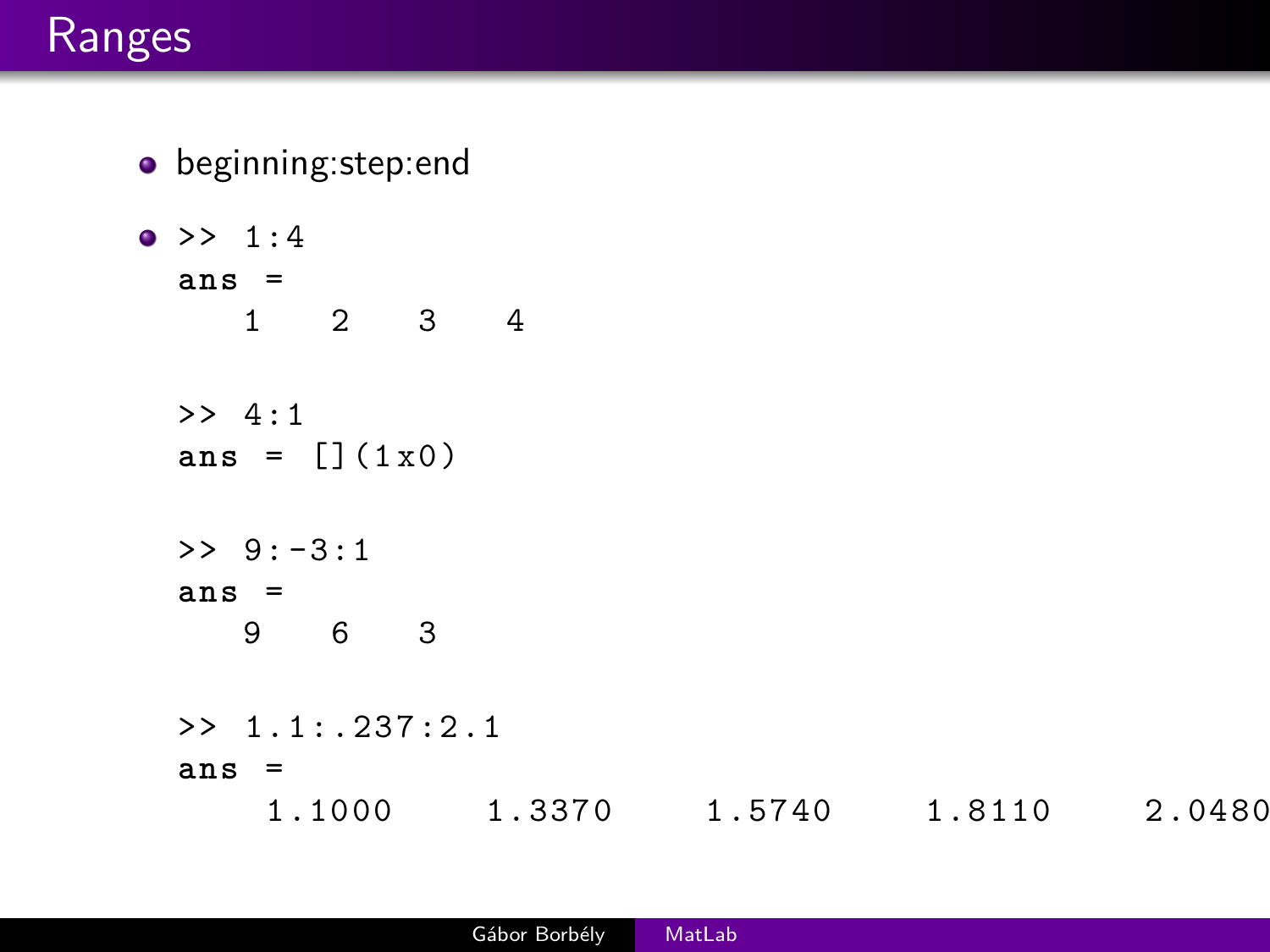#### Variables

 $\bullet$  >> a = 3  $a = 3$ >> m = [ 1 2 a 2 a 4]  $m =$  $\begin{array}{ccc} 1 & 2 & 3 \\ 2 & 3 & 4 \end{array}$  $\overline{4}$ >> m ' \* m **ans** = 5 8 11 8 13 18 11 18 25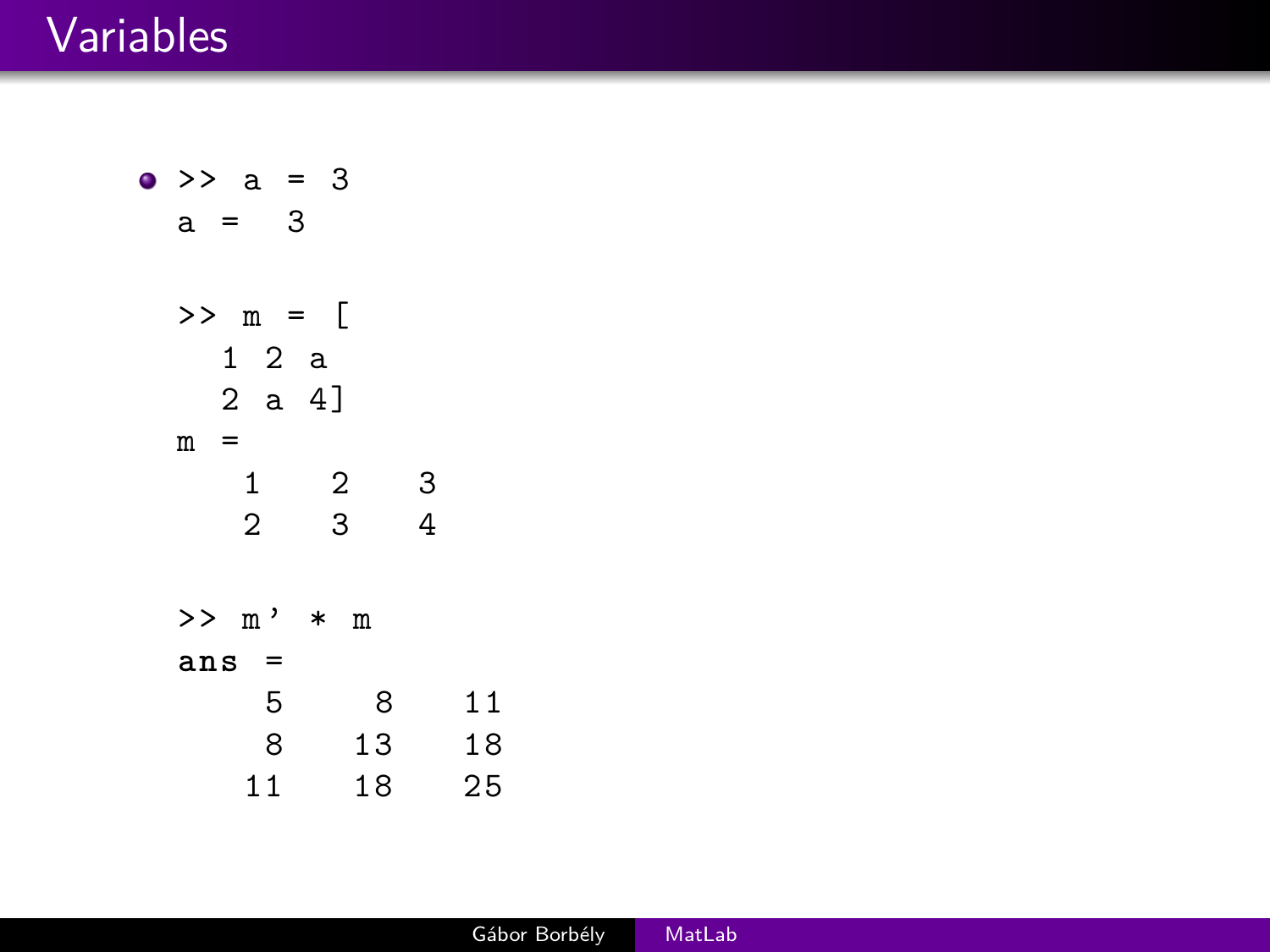## Data types: typeinfo, scalar, matrix, range, string

 $\bullet$  real and complex scalar and matrix, range, strings...

```
\bullet >> typeinfo (a)
 ans = scalar
 >> typeinfo (1.23)
 ans = scalar
 \gg typeinfo (m)ans = matrix
 \gg typeinfo ([1 + 2i 1 - 2i])
 ans = complex matrix
 >> typeinfo (1:4)
 ans = range
 >> typeinfo (" something ")
 ans = string
```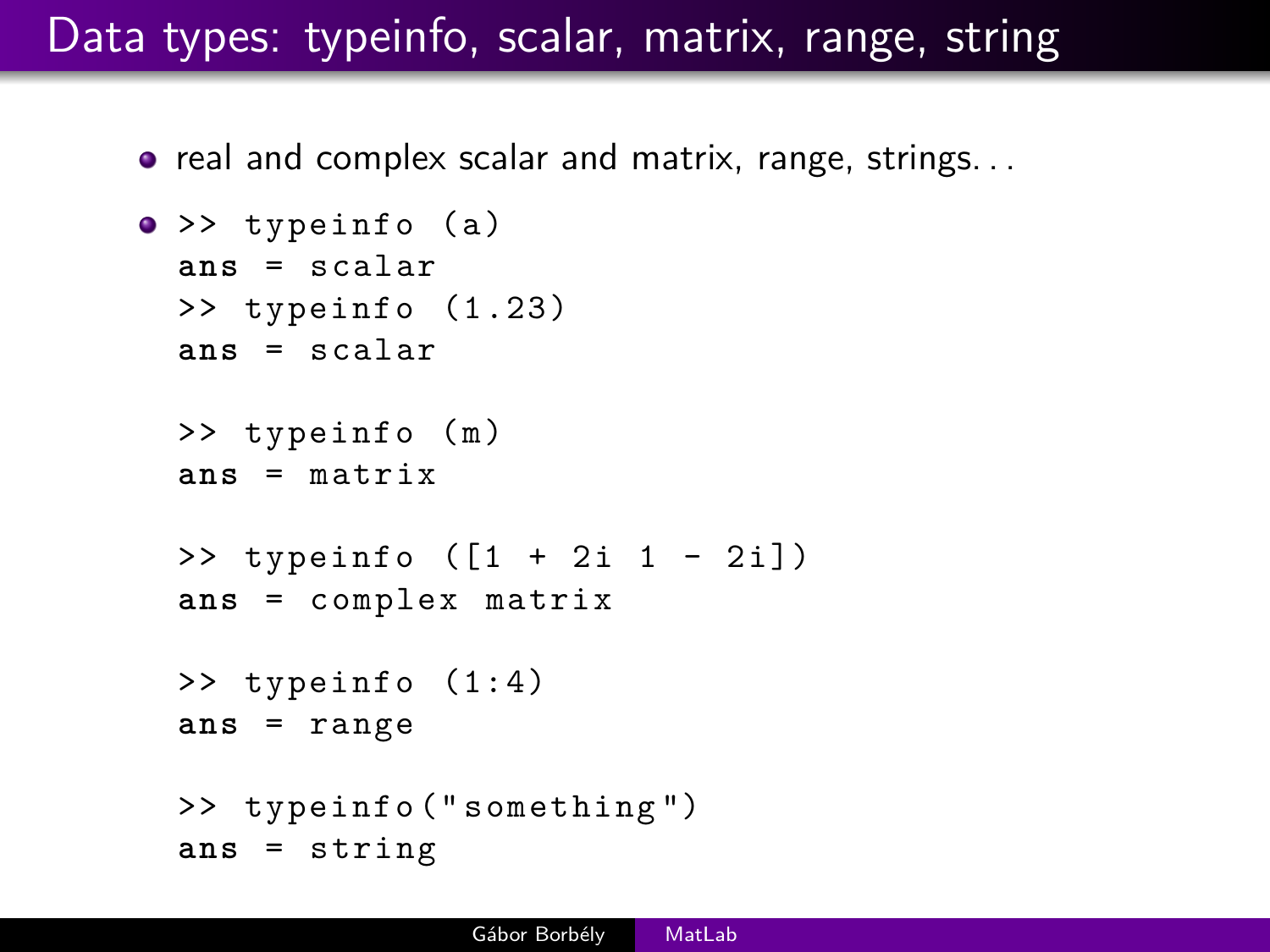#### Indexes

```
>> M
M =8 1 6
   10 2 0
 >> M (1, 3)ans = 6
 >> M (1, [2 3 1])ans =
   1 6 8
 >> M (: , [2 3 1])
 ans =
    1 6 8
    2 0 10
```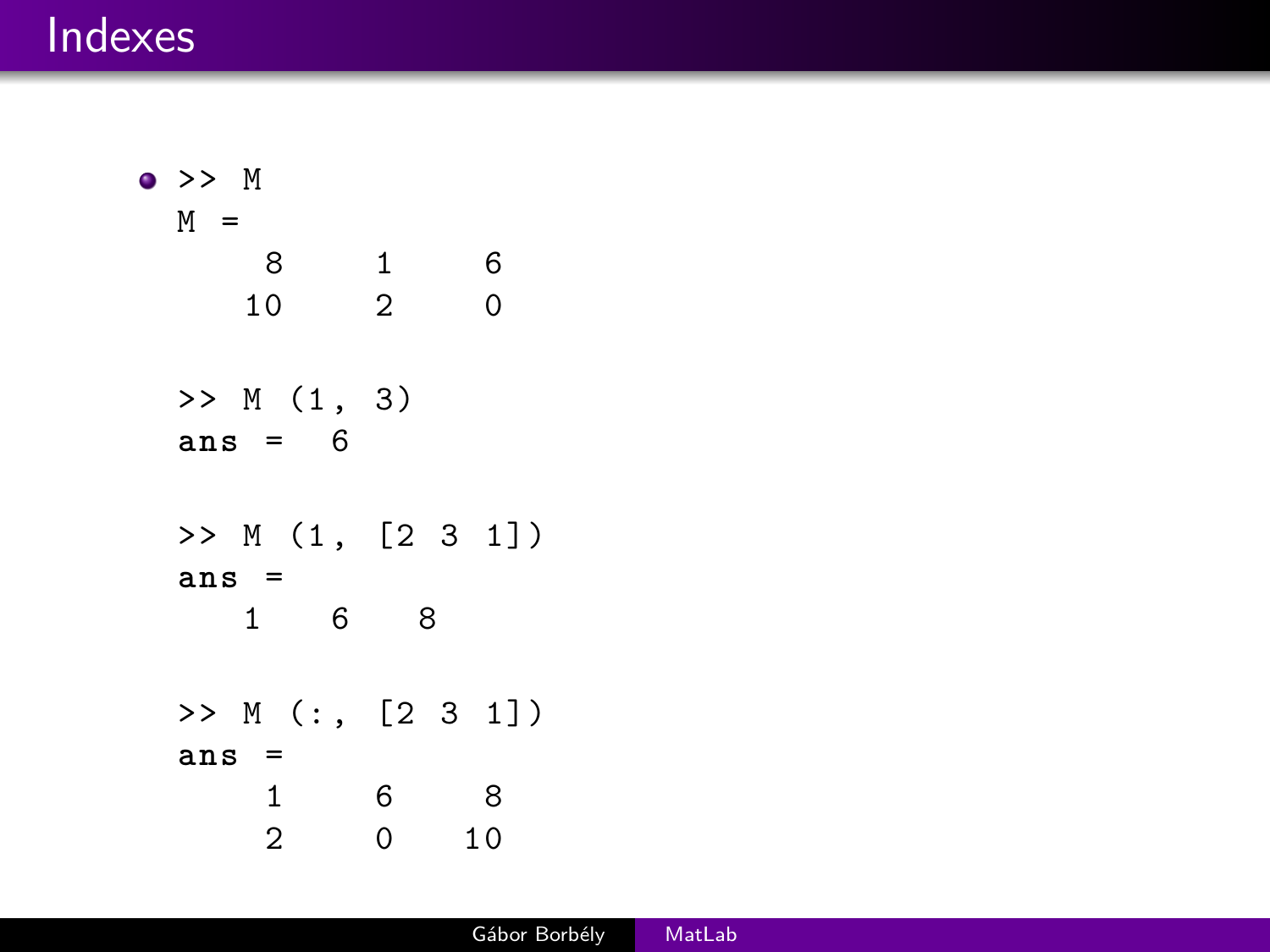#### **Functions**

>> **function** f1  $1 + 1$ endfunction >> f1 **ans** = 2  $\bullet$  >> function f2 (a, b)  $a^2 + b^2$ endfunction  $>> f2 (3, 4)$ **ans** = 25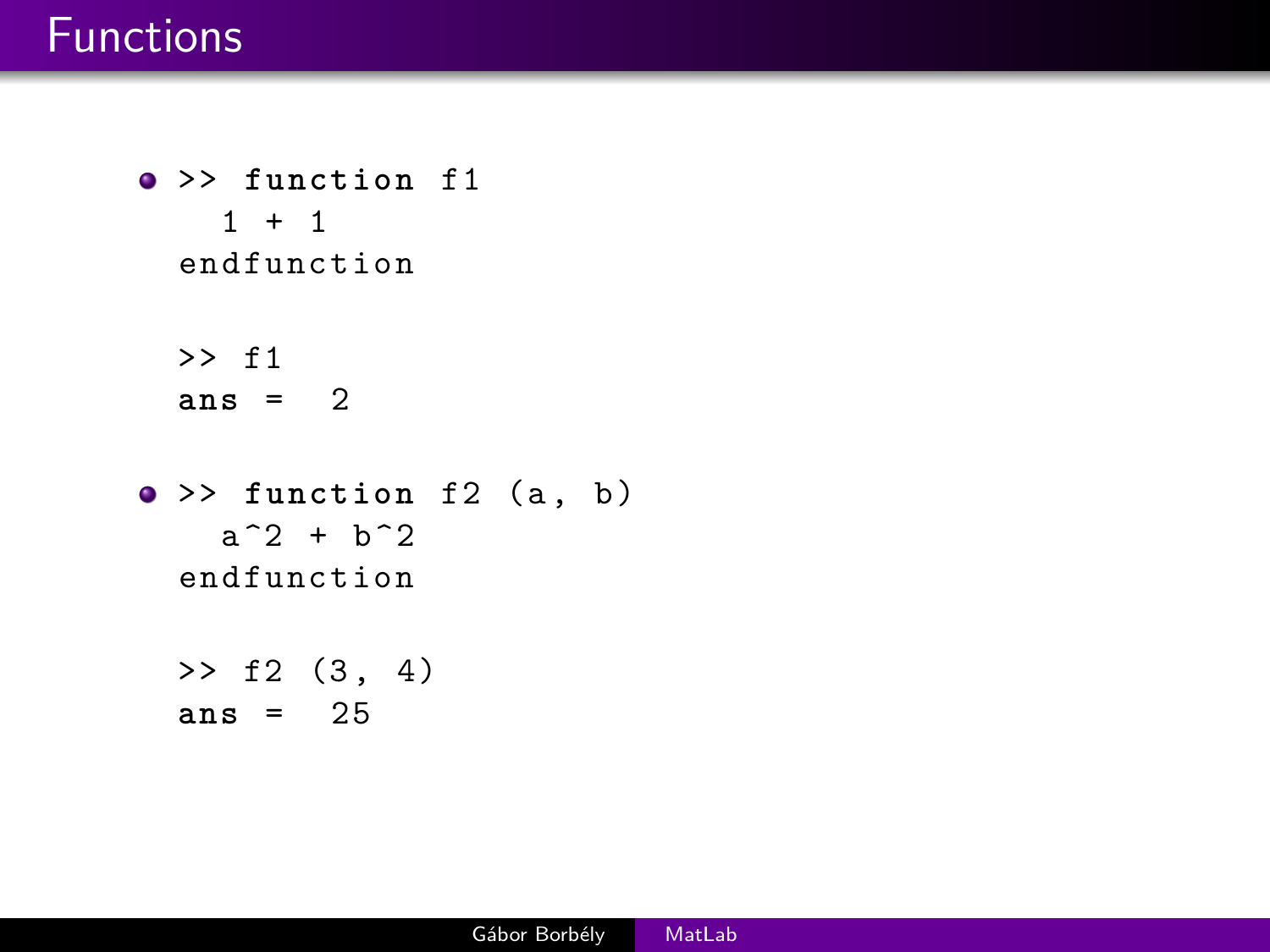- **o** function [aplusb, atimesb] = operator (a, b)  $aplush = a + b;$  $atimes b = a * b;$ endfunction  $\geq$  [c d] = operator  $(2, 3)$  $c = 5$  $d = 6$
- General form of a function definition (red means optional): function return value = function name (list of arguments) octave commands

endfunction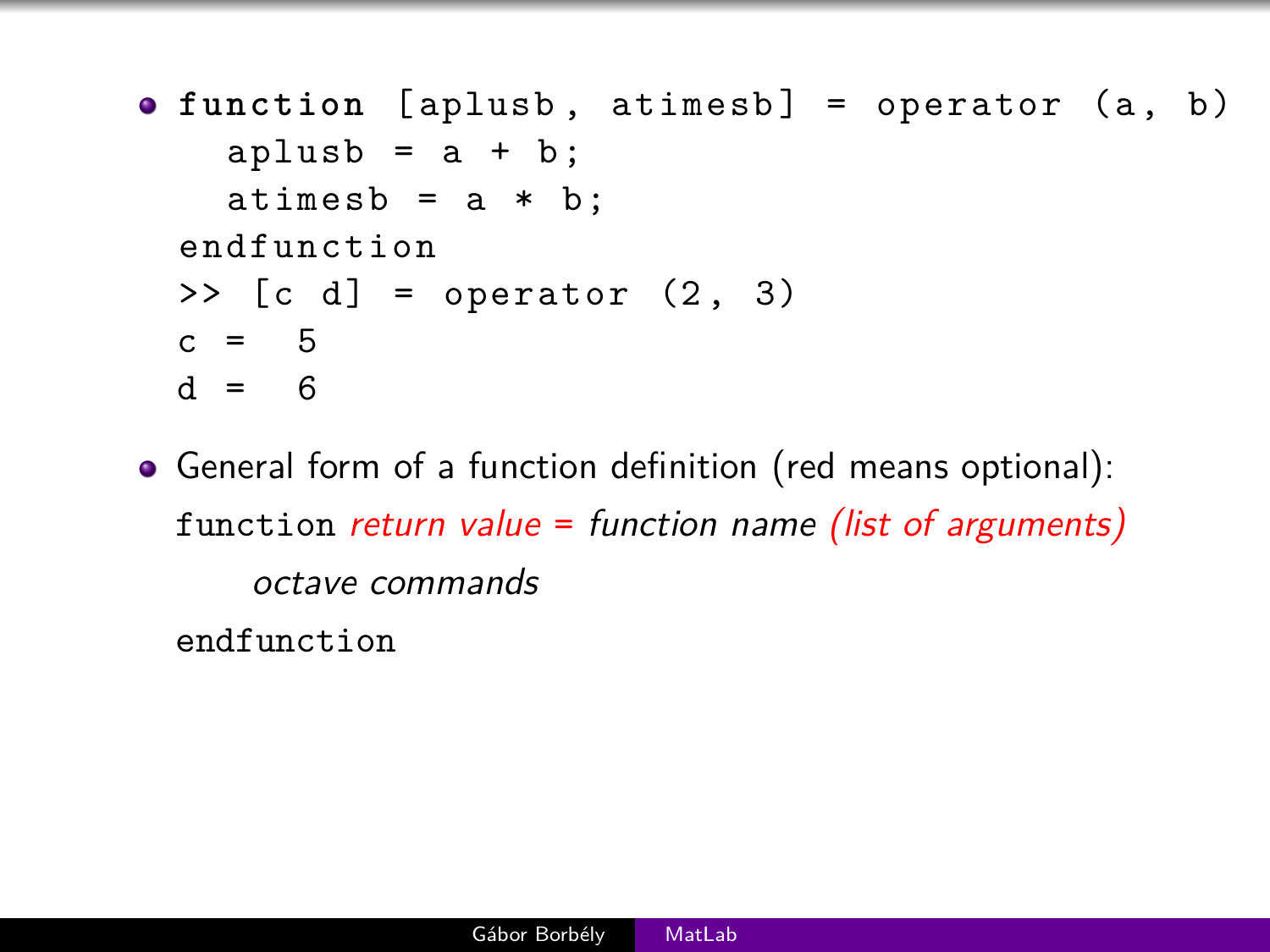## Logic values ( $1 =$  true,  $0 =$  false, bool type)

```
\bullet >> 4 > 1
 ans = 1
 >> 4 < 1ans = 0
 >> 4 == 1ans = 0
 >> 4 > = 1ans = 1
 >> (4 >= 1) == 1
 ans = 1
 >> typeinfo (ans)
 ans = bool
 \geq a = true
 a = 1
```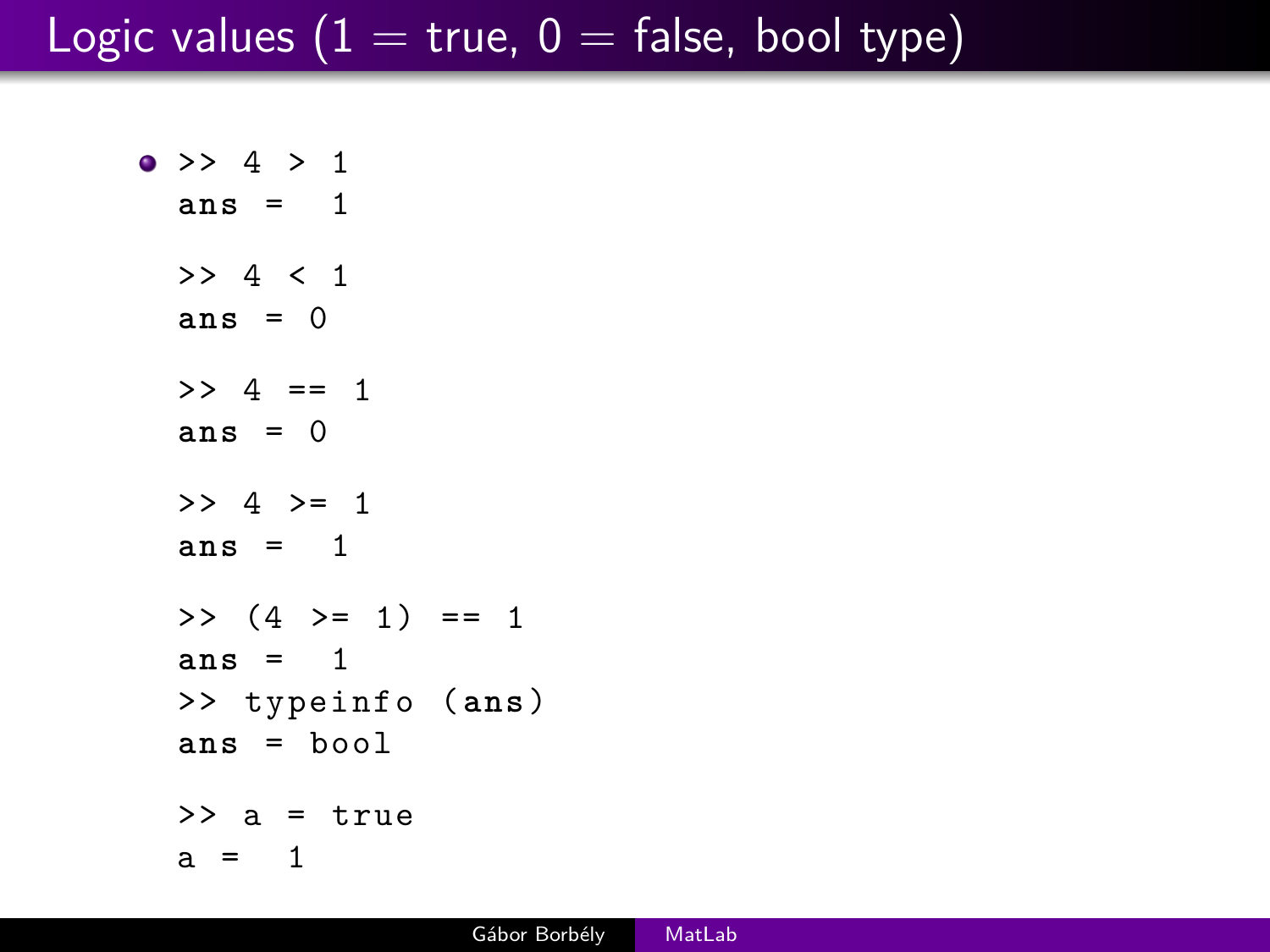## Conditional commands

• if (condition) octave commands else  $# this part$ octave commands  $#$  is optional endif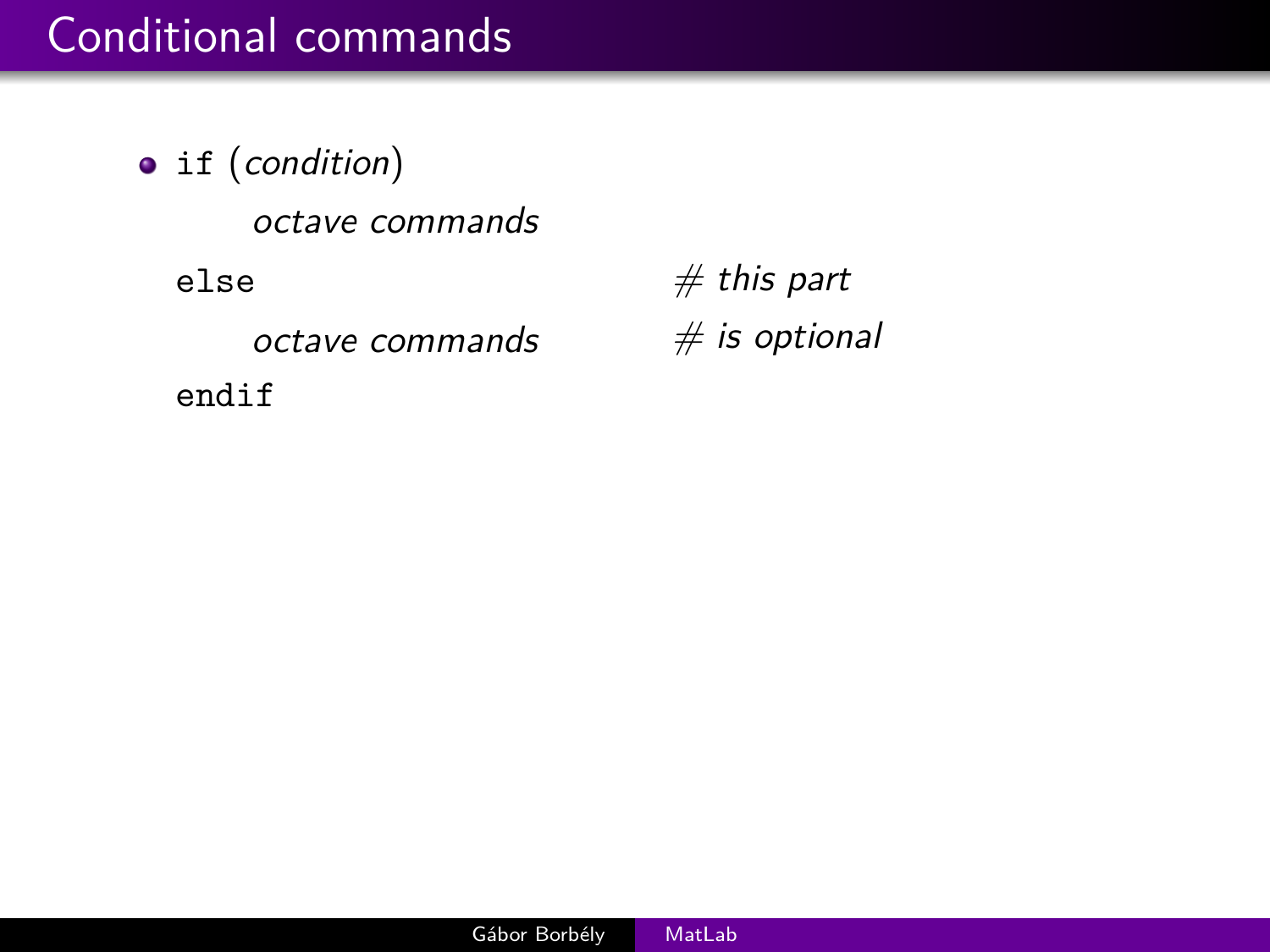```
• function realorcomplex (a, b, c)
   d = b^2 - 4* a * c; # ; silent calculation
   if (d \ge 0)" real "
   else
      " complex "
    endif
 endfunction
 \geq realorcomplex (1, 1, 1)ans = komplex
 >> realorcomplex (1 ,2 ,1)
 ans = valos
```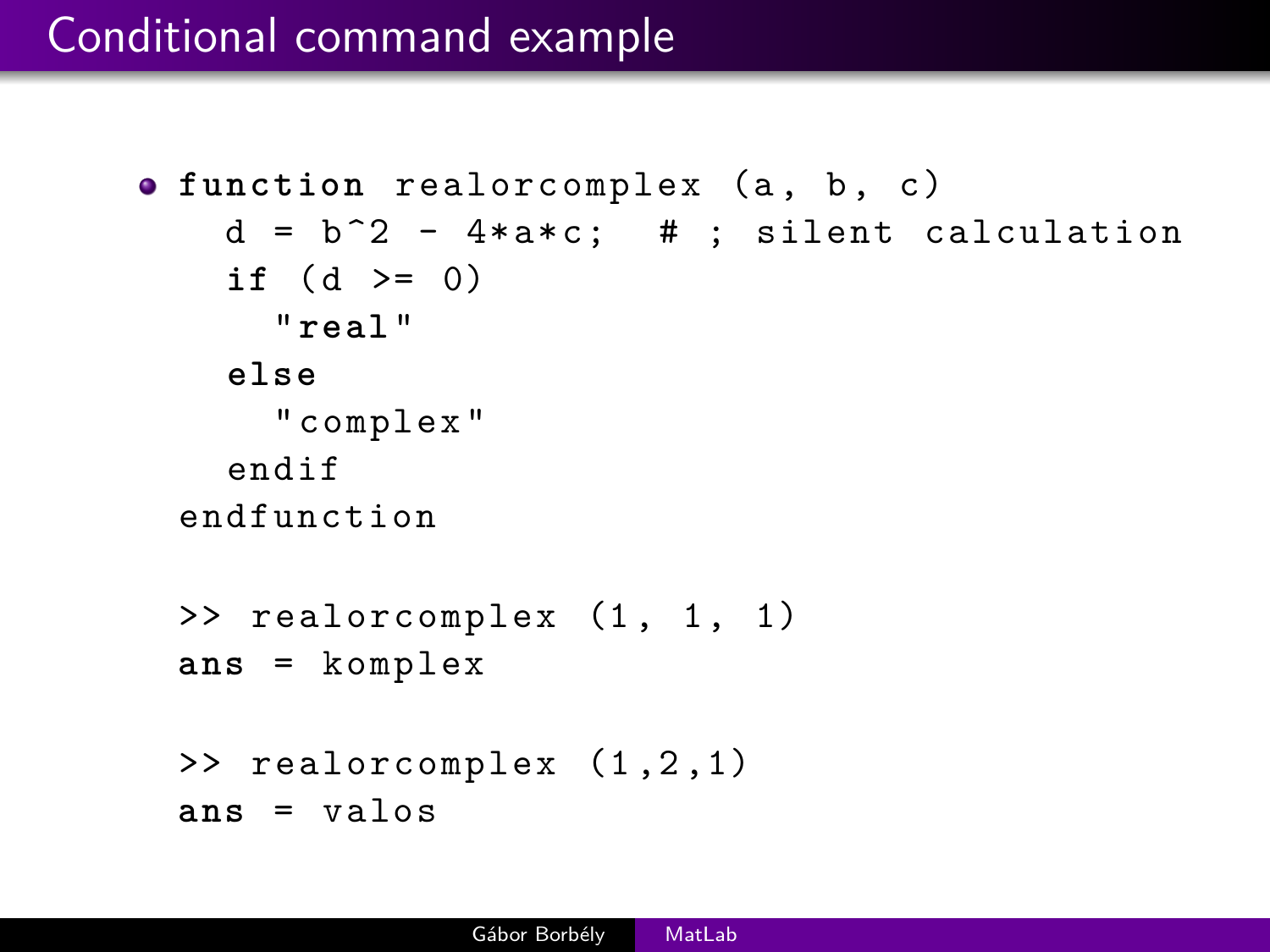## Vectorization

- Our aim is to avoid repeating code and cycles using vector and matrix operations.
- This results in compact and more efficient code.
- Using the vector  $(v_1, v_2, \ldots, v_n)$  create the following vector:  $(v_2 - v_1, v_3 - v_2, \ldots, v_n - v_{n-1})!$

$$
>> 1 = [3 4 6 2 5 1]
$$
  
\n
$$
1 =
$$
  
\n
$$
3 4 6 2 5 1
$$
  
\n
$$
>> 1(2:6) - 1(1:5)
$$
  
\nans =  
\n
$$
1 2 -4 3 -4
$$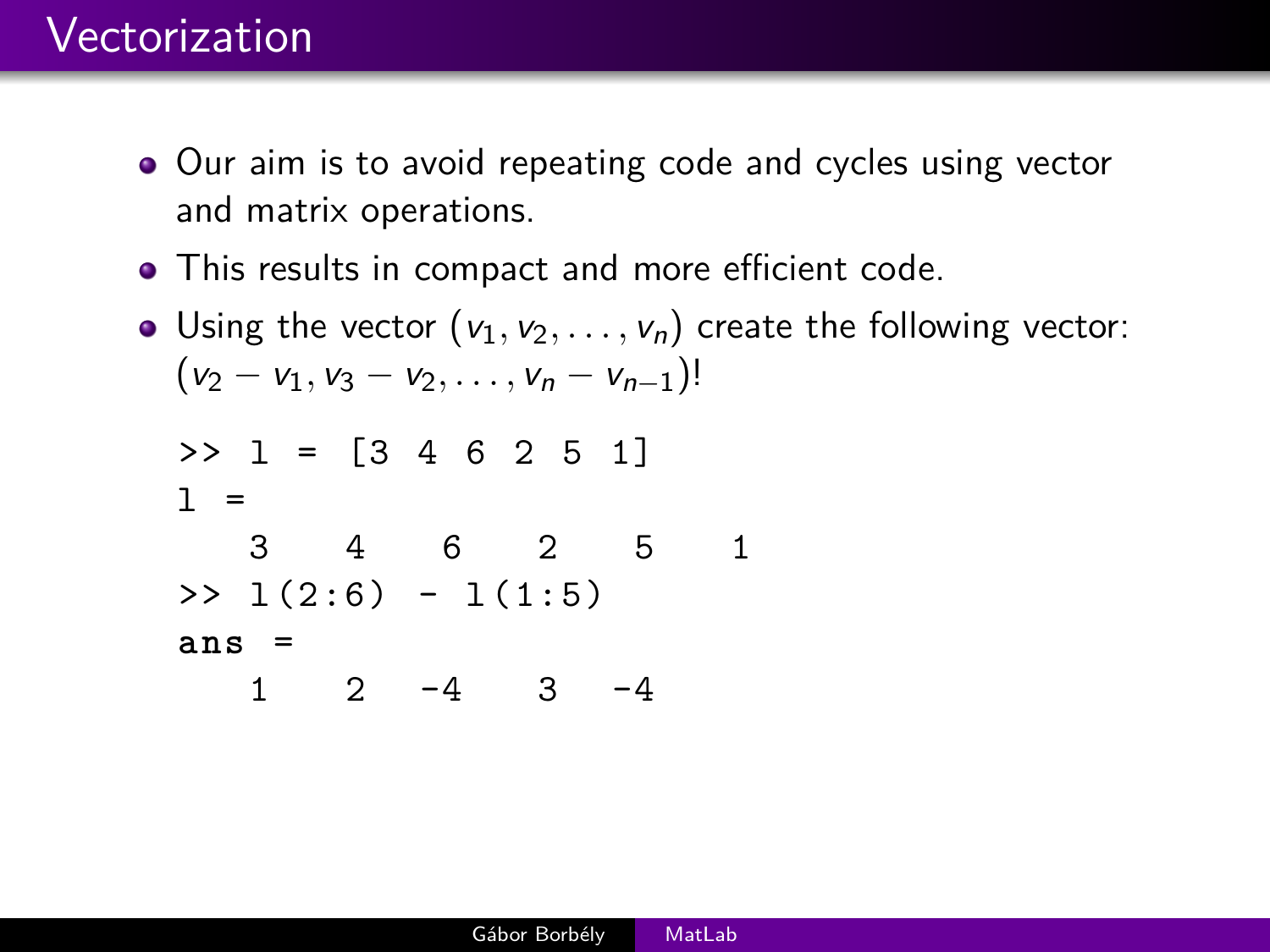Apply the function  $f(x) = x^2 + 3x + 1$  to a matrix!

```
>> function func ( a )
  a^2 + 3*a + 1endfunction
>> func ( [1 1;0 2])
ans =
    5 7
    1 11
```
Apply the function  $f(x)=x^2+3x+1$  to every element of a matrix!

```
>> function func ( a )
  a .^ 2 + 3 .* a + 1
endfunction
>> func ([1:3 5])
ans =
    5 11 19 41
```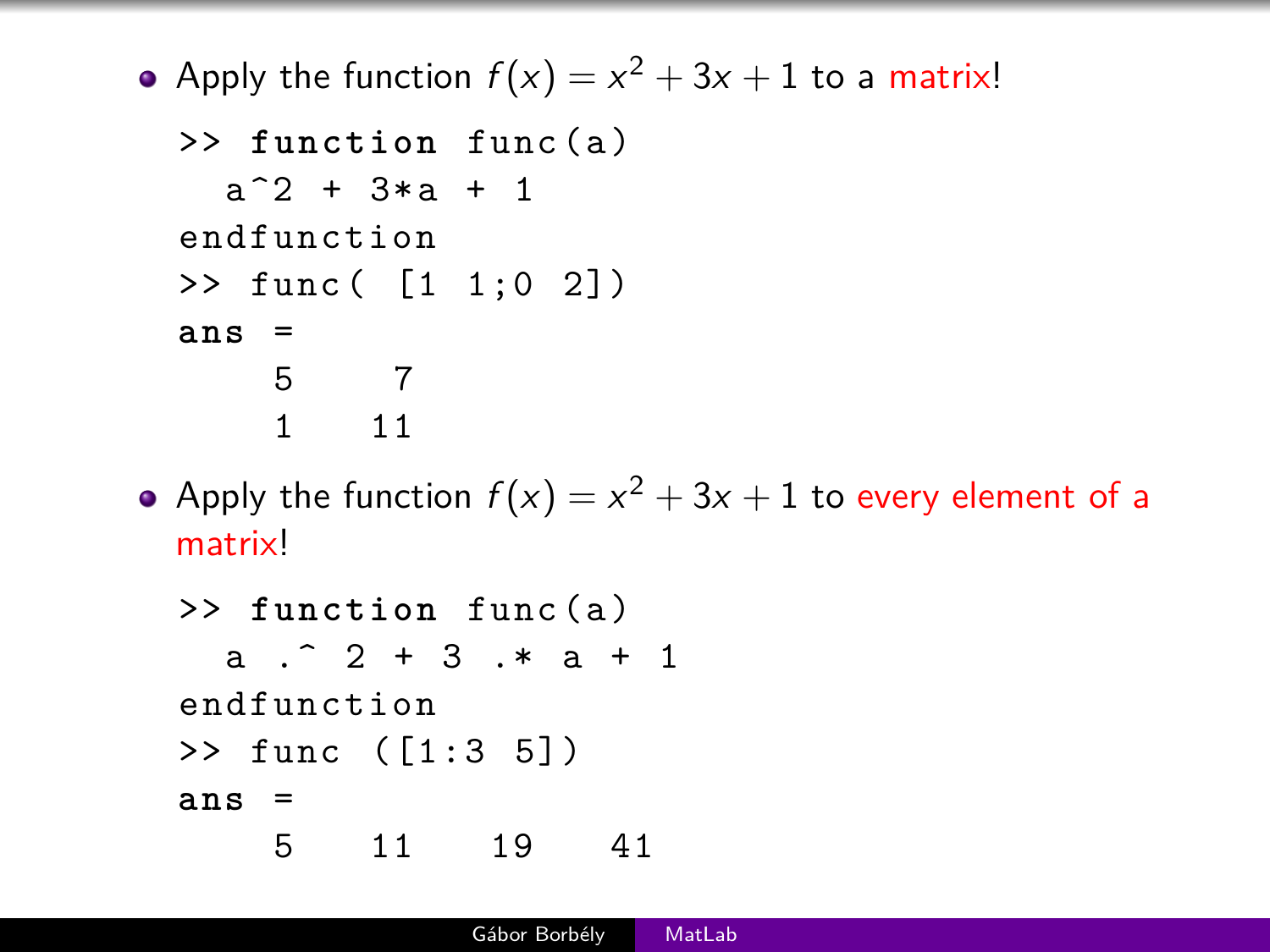- What and how are the following commands used: eye, ones, zeros, diag?
- Create a random  $4 \times 5$  matrix named m that contains integers in the range from 0 to 9!
- List some of the data types! How can we extract this information from a variable (or data)?
- Write a function with input x that returns  $x + \frac{4}{\sqrt{x}}$  $\frac{4}{x^2} + \frac{1}{x^3}$  $\frac{1}{x^3}$ !
- Write the same function, but applied to a matrix, so that it applies the function to its every element!
- What is the result of the operation  $1 == (2 > 4)$  and  $0 ==$  $(2 > 4)$ ? What is this data type named?
- Write a function that returns the sign of its input as a string!